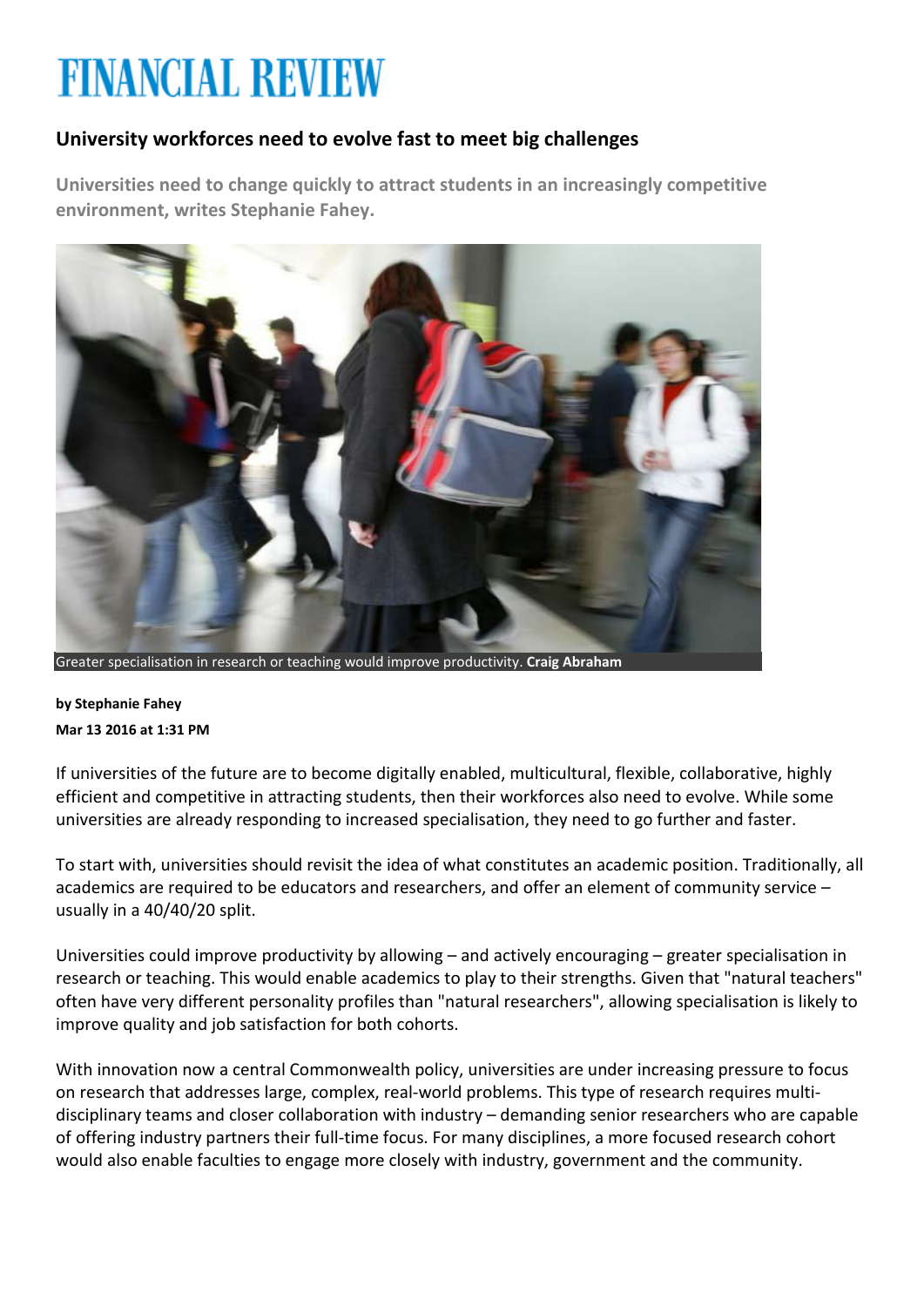#### **GOOD ACADEMICS GIVING BAD LECTURES**

From an educational standpoint, with increased importance attached to a quality learning experience, universities need great lecturers who understand that teaching is about more than "telling". Most universities recognise that teaching is a skill in its own right and invest in improving lecturers' teaching proficiency.

However, anecdotal evidence and student survey feedback suggest many universities still have good academics delivering bad lectures. Universities need lecturers who can facilitate interactive sessions that keep students engaged, motivated and thinking.

Teaching quality will also improve if lecturers are given more time to specialise within the teaching "value chain". Currently, lecturers are often involved in course development, creating digital course materials, course delivery, course assessment, course administration, coaching in writing skills, student support and wellbeing. Many of the administrative and support elements could be resourced more cost-efficiently by non-academic staff – or even outsourced – leaving more time for academics to focus on higher-value tasks.

Moving to greater specialisation of the various facets of teaching will require universities to genuinely improve administrative productivity – by changing how they do things – not just removing administrative staff and passing on additional burdens to academics.

This will require universities to accelerate their adoption of proven better-practice service delivery models that harness digital technology. This should include finance, HR, IT and client (student) support, in addition to the application of digital to blended learning models. Although some universities have attempted to introduce these models, many still have significant scope for improvement.

#### **SWITCH IN PRIORITIES**

Finally, to make specialisation work, universities must rethink their performance management and promotion systems. The university of the future should encourage and reward all career paths that contribute to the goals of the university, not just the researchers or prolific publishers of research material.

Workplace practices are another area for improvement. Currently, the university teaching workforce is highly casualised with low levels of job security. At least 60 per cent of Australia's academic workforce is sessional and the majority are young and female. Research suggests only 12 per cent of casual academics are casual by choice.

Universities should encourage job-sharing with other employees or other employers. This would reduce casualisation, allow such people to enhance their learning and professional careers, and build better links between universities and industry, government and the community.

It would also help universities to attract younger recruits with the right work profile to replace its ageing workforce. In the next five years, estimates suggest the Australian university sector will need to replace almost half its staff – 50 per cent of whom are baby boomers, compared with a quarter of the population overall.

In the future, a university's academics and professional staff will require an enhanced and contemporary work environment. University workplaces need to be more open in layout to facilitate collaboration and interaction – not unlike the emerging Wi-Fi-enabled "student hubs". Universities also need to improve digital literacy, including social media, of all staff, because students will expect their learning to be supported by collaboration and discussion on social media.